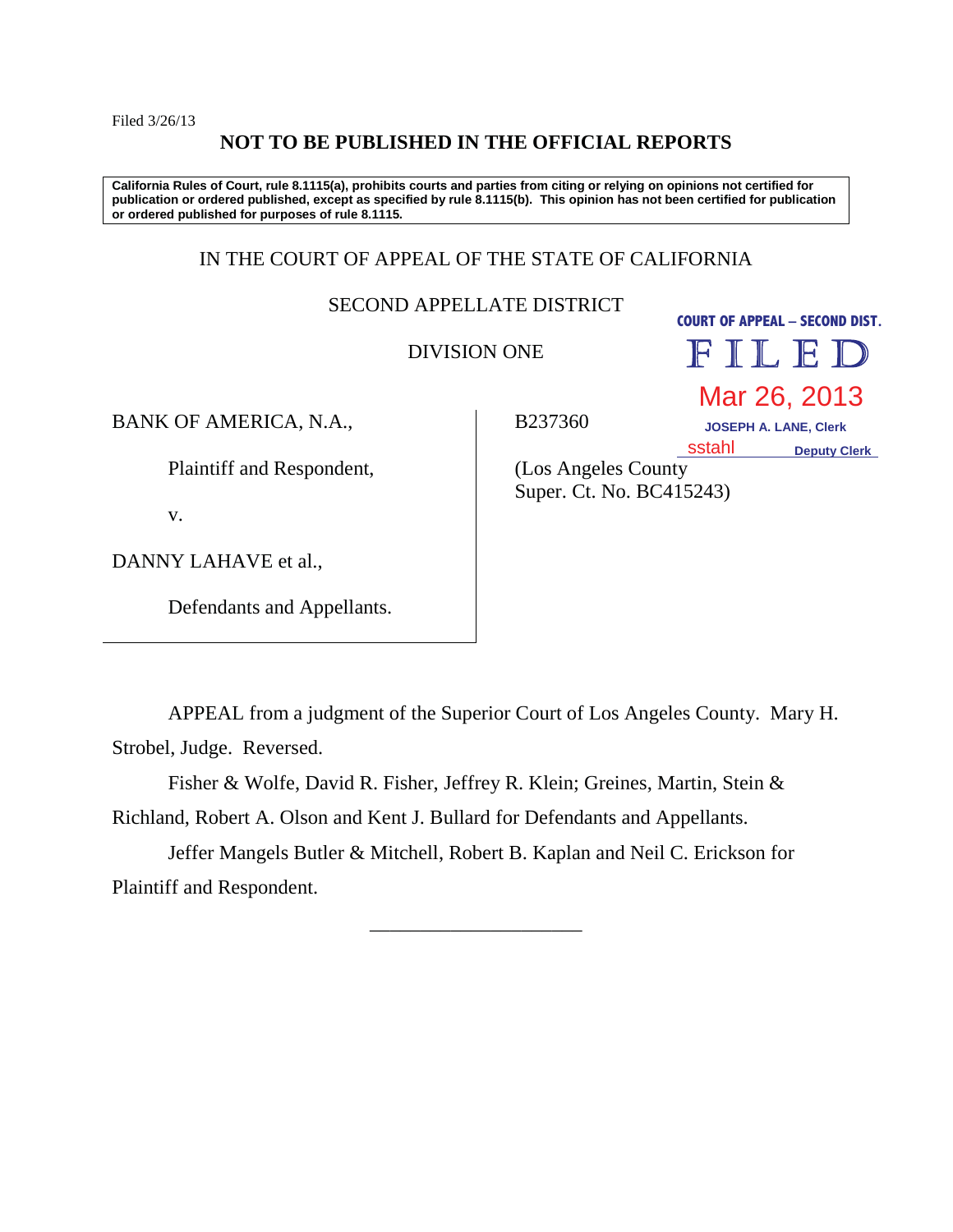Danny Lahave and Top Terraces, Inc. (Guarantors), appeal from a court trial on stipulated facts after the trial court entered a judgment in favor of "Bank of America, National Association, as successor by merger with LaSalle Bank National Association" (Noteholder) in the amount of \$377,438.82. We are asked to determine whether a late fee consisting of 5 percent of the balance of a note constitutes a penalty unenforceable as a matter of public policy under New Mexico law against Guarantors, notwithstanding their purported waiver of any invalidity, illegality, or unenforceability of the note. We conclude the waiver is ineffective because the late fee constitutes a penalty in violation of New Mexico public policy and therefore is unenforceable. We reverse the judgment of the trial court.

#### **BACKGROUND**

## **A. The Note, Deed of Trust, and Guaranty**

On April 9, 1999, MCE Associates, L.P. (Original Borrower), executed a "Deed of Trust Note" (Note) in favor of P.W. Real Estate Investments Inc. (Original Lender) in the sum of \$9,175,000, with a maturity date of May 1, 2009. The Note was to "be governed and construed in accordance with the laws of the State of New Mexico and the applicable laws of the United States of America."

The Note provided that in the event of default, "[t]he whole of the principal sum of this Note, together with all interest accrued and unpaid thereon, and all other sums due . . . shall without notice become immediately due and payable at the option of [Original Lender] if any payment required in this Note is not paid on or before the fifth (5th) day after the date when due . . . ." The Note also provided that in the event of default, default interest would be at 12.74 percent (5 percent higher than the normally applicable interest rate). In addition, the Note contained a late fee provision (Late Fee) that stated, "If any sum payable under this Note is not paid on or before the fifth (5th) day after the date on which it is due, Maker shall pay to [Original Lender] upon demand an amount equal to the lesser of five percent (5%) of such unpaid sum or the maximum amount permitted by applicable law to defray the expenses incurred by [Original Lender] in handling and processing such delinquent payment and to compensate [Original Lender] for the loss of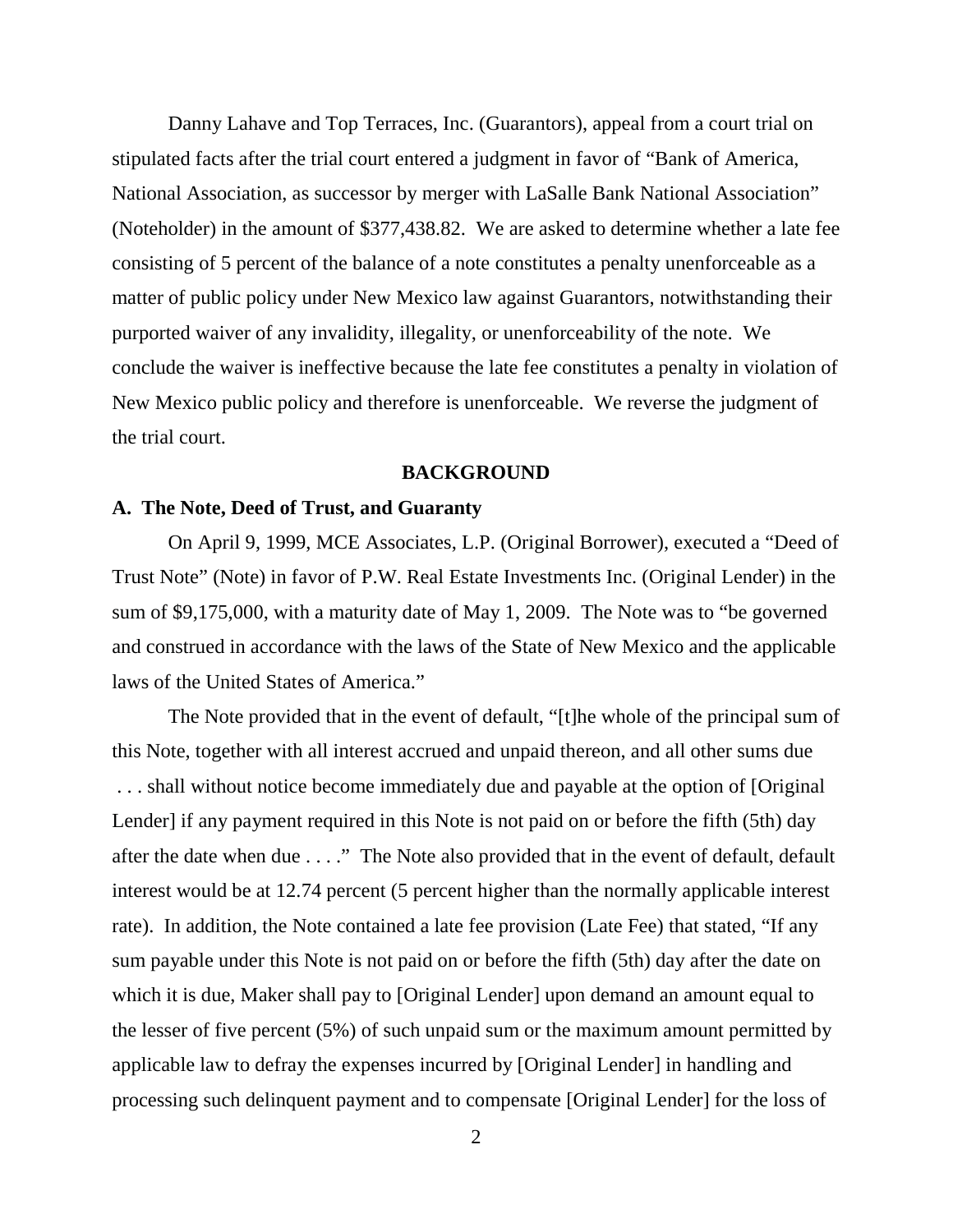the use of such delinquent payment and such amount shall be secured by the Deed of Trust and Other Security Documents."

To secure payment of the Note, Original Borrower concurrently executed a "Deed of Trust, Security Agreement, Assignment of Leases and Rents and Financing Statement" (Deed of Trust) for shopping center property located in New Mexico in favor of Original Lender as beneficiary. The Deed of Trust provided, "If any term, covenant or condition of the Note or this Deed of Trust is held to be invalid, illegal or unenforceable in any respect, the Note and this Deed of Trust shall be construed without such provision."

Delma Properties, Inc. (Original Guarantor), concurrently executed a "Guaranty of Recourse Obligations" (Guaranty) in favor of Original Lender. The Guaranty stated that the guarantor guaranteed "the payment and performance of the Guaranteed Obligations as and when the same shall be due and payable, whether by lapse of time, by acceleration of maturity or otherwise. Guarantor hereby irrevocably and unconditionally covenants and agrees that it is liable for the Guaranteed Obligations as a primary obligor." Under article 1, section 1.2, entitled, "Definition of Guaranteed Obligations," the guaranteed obligations were defined as "the obligations or liabilities of Borrower to Lender for any loss, damage, cost, expense, liability, claim or other obligation incurred by Lender . . . ." Section 1.2 stated that guarantor became "liable for the full amount of the Debt and all obligations of Borrower to Lender under the Loan Documents in the event that," among other things, "the first full monthly payment of principal and interest on the Note is not paid when due" or Borrower filed for bankruptcy.

The Guaranty contains the following waiver provisions. Article 1, section 1.4 of the Guaranty provided that the guaranteed obligations of Guarantor to Noteholder "shall not be reduced, discharged or released because or by reason of any existing or future offset, claim or defense of Borrower . . . ." Article 2 of the Guaranty provided that "Guarantor's obligations under this Guaranty shall not be released, diminished, impaired, reduced or adversely affected by any of the following, and waives any common law, equitable, statutory or other rights (including without limitation rights to notice) which Guarantor might otherwise have as a result of or in connection with any of the following: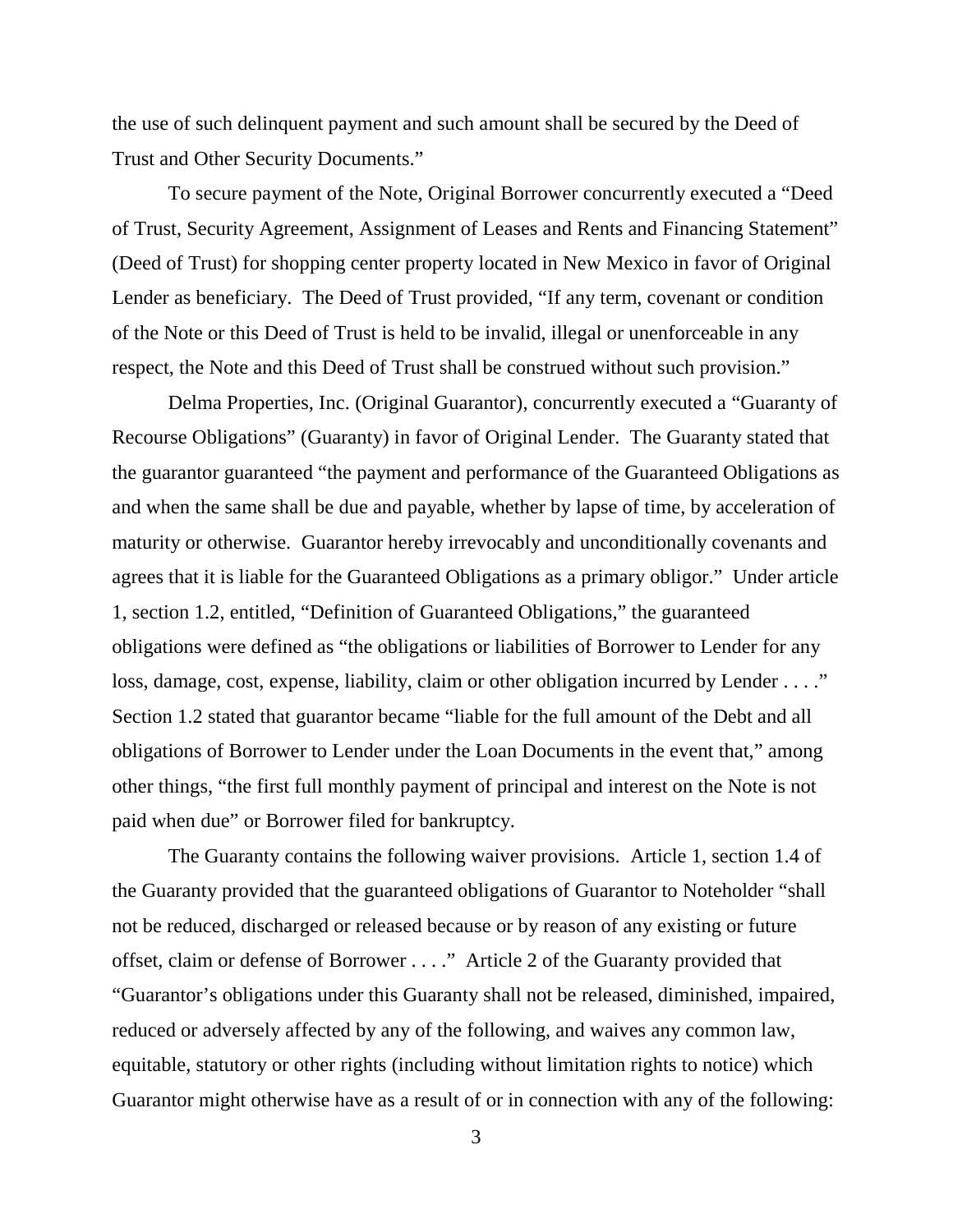[¶] . . . [¶] 2.4. The invalidity, illegality or unenforceability of all or any part of the Guaranteed Obligations, or any document or agreement executed in connection with the Guaranteed Obligations . . . ." Under section 2.4, the specified waived illegalities included "that (i) the Guaranteed Obligations, or any part thereof, exceeds the amount permitted by law, . . . (iv) the Guaranteed Obligations violate applicable usury laws, (v) the Borrower has valid defenses, claims or offsets (whether at law, in equity or by agreement) which render the Guaranteed Obligations wholly or partially uncollectible from Borrower, (vi) the creation, performance or repayment of the Guaranteed Obligations (or the execution, delivery and performance of any document or instrument representing part of the Guaranteed Obligations or executed in connection with the Guaranteed Obligations, or given to secure the repayment of the Guaranteed Obligations) is illegal, uncollectible or unenforceable, or (vii) . . . it being agreed that Guarantor shall remain liable hereon regardless of whether Borrower or any other person be found not liable on the Guaranteed Obligations or any part thereof for any reason."

The Guaranty's representations and warranties included that the "Guaranty is a legal and binding obligation of Guarantor and is enforceable in accordance with its terms, except as limited by bankruptcy, insolvency or other laws of general application relating to the enforcement of creditors' rights."

The Guaranty was to be "governed by and construed in accordance with the laws of the State in which the real property encumbered by the Mortgage is located and the applicable laws of the United States of America."

## **B. The Assignment and Assumption**

In November 2002, Market Center East Albuquerque, LLC, assumed the obligations of Original Borrower, and Market Center East Management Corporation, Chivas Retail Partners, LLC, and Abitare Realty Corporation (Substitute Guarantors) assumed the obligations of Original Guarantor by executing a consent and assumption agreement. Effective January 10, 2003, the Note, Deed of Trust, Guaranty, and other loan documents were assigned from Original Lender to Noteholder through a series of assignments. In January 2006, Market Center East Retail Property, Inc. (Borrower),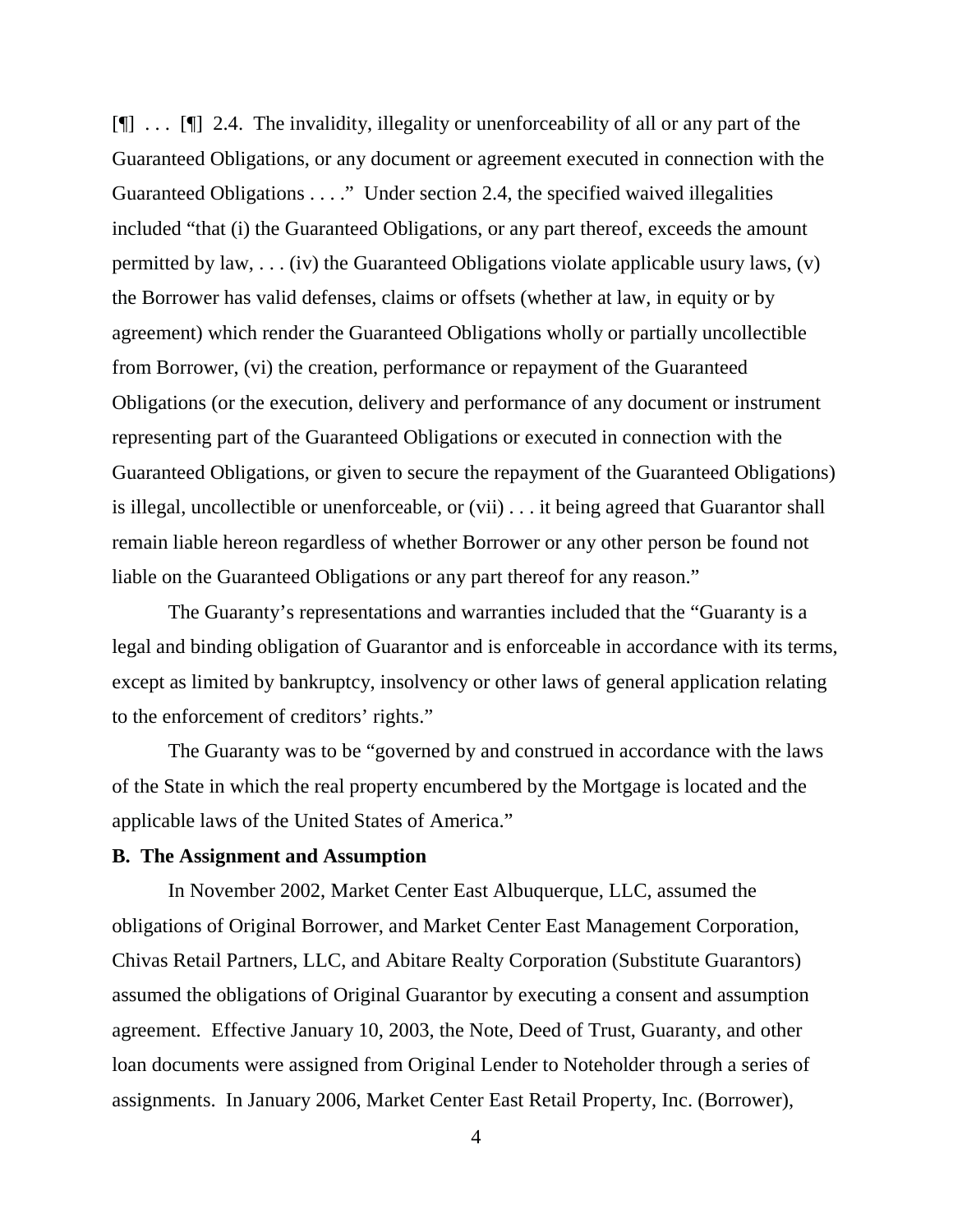assumed the obligations of Market Center East Albuquerque, LLC, and Guarantors Lahave and Top Terraces, Inc., assumed the obligations of Substitute Guarantors by executing a consent and assumption agreement.

#### **C. Default and Bankruptcy Court Action**

Borrower did not pay the January 2009 monthly payment. On April 22, 2009, Borrower filed a voluntary chapter 11 bankruptcy petition (see 11 U.S.C. §§ 1101–1174) in New Mexico (case No. 09-11696). In that action, Borrower filed a "Motion to Sell Real Estate," namely the New Mexico shopping center. On November 6, 2009, the United States Bankruptcy Court for the District of New Mexico (the Bankruptcy Court) entered an order granting Borrower's motion and the New Mexico shopping center was sold. The Bankruptcy Court entered "an order authorizing the disbursement to [Noteholder] of \$7,948,574.00, representing the unpaid principal balance of \$7,548,776.47, and unpaid interest at the non-default contract rate of \$399,797.53 . . . ." On December 29, 2009, Noteholder filed a "Motion to Allow Secured Claim" which included, among other things, a "request for a late fee equal to 5% of the principal balance due and owing to the Noteholder pursuant to the loan documents on the maturity date of the Note of May 1, 2009 in the amount of \$377,438.82."

Addressing the late fee in its decision published on August 3, 2010, *In re Market Center East Retail Property, Inc*. (Bankr. D.N.M. 2010) 433 B.R. 335 (*Market Center*), the Bankruptcy Court stated that New Mexico "has not yet formulated a specific 'test' regarding whether a liquidated damages clause is enforceable," but follows the "Restatement (Second) of Contracts." (*Market Center*, *supra*, 433 B.R. at p. 360.) The court noted "Restatement § 356(1) provides: [¶] 'Damages for breach by either party may be liquidated in the agreement but only at an amount that is reasonable in the light of the anticipated or actual loss caused by the breach and the difficulties of proof of loss. A term fixing unreasonably large liquidated damages is unenforceable on grounds of public policy as a penalty.' [¶] Comment a to Restatement § 356 provides, in part: [¶] 'The parties to a contract may effectively provide in advance the damages that are to be payable in the event of breach as long as the provision does not disregard the principle of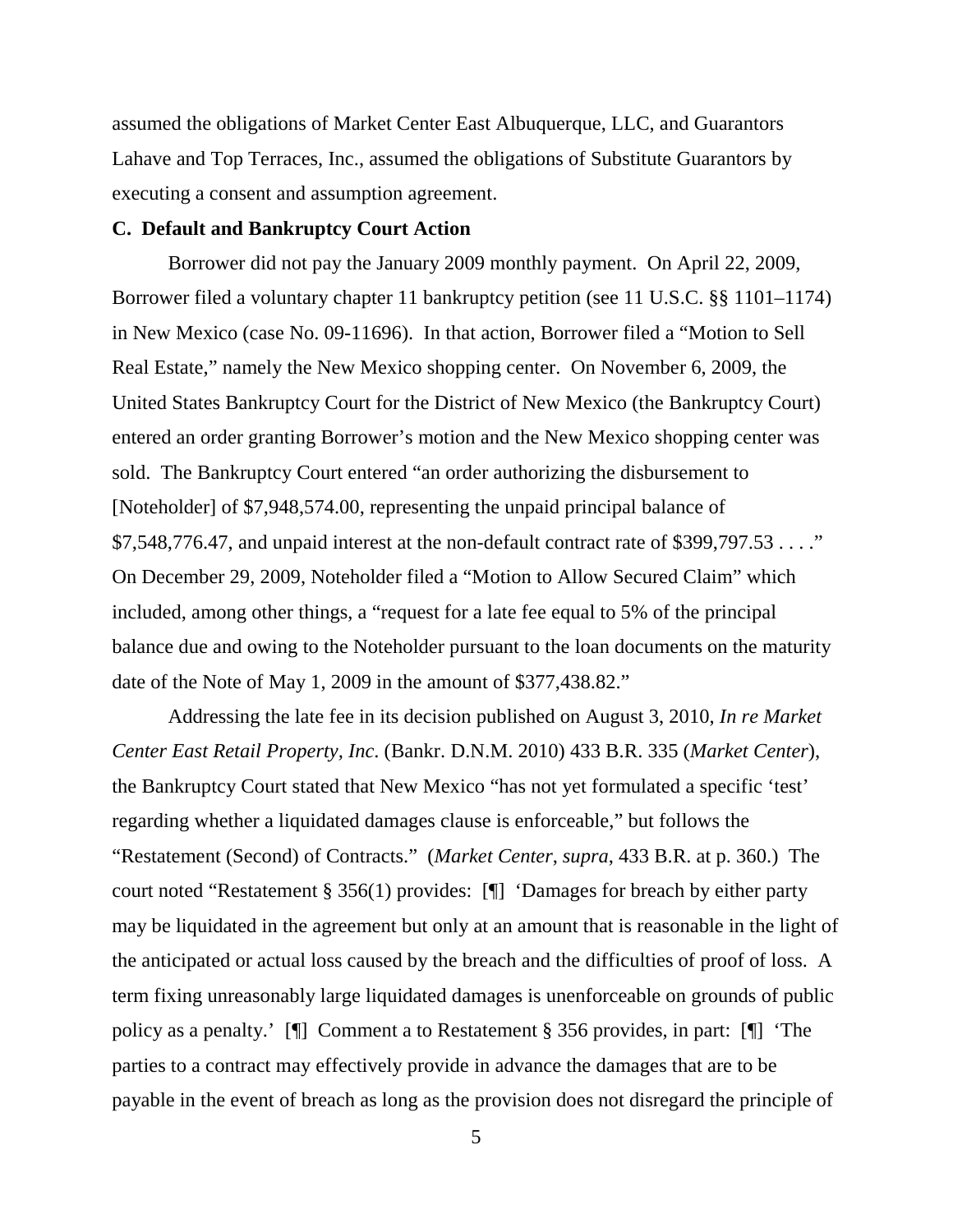compensation. The enforcement of such provisions for liquidated damages saves the time of courts, juries, parties and witnesses and reduces the expense of litigation. This is especially important if the amount in controversy is small. However, the parties to a contract are not free to provide a penalty for its breach. The central objective behind the system of contract remedies is compensatory, not punitive. Punishment of a promisor for having broken his promise has no justification on either economic or other grounds and a term providing such a penalty is unenforceable on grounds of public policy.'" (*Market Center*, *supra*, 433 B.R. at p. 361.)

The Bankruptcy Court "assume[d]" that in order to determine whether a contract term was unenforceable, New Mexico would follow other jurisdictions in framing the following three-part test, namely, whether: (1) the anticipated injury is difficult or incapable of accurate estimation; (2) the stipulated damages are extravagant or disproportionate to the injury anticipated; and (3) the stipulated damages have the effect of punishing debtor for breaching the contract. (*Market Center*, *supra*, 433 B.R. at pp. 362–363.) The Bankruptcy Court concluded that damages were not difficult to estimate because "[t]he damages were accruing interest (at the default rate), attorneys fees and costs (which are provided for), and minimal administrative costs." (*Id*. at p. 364.) The Bankruptcy Court also determined that the damages were "extravagant and disproportionate to the injury anticipated from a failure to pay the balloon when due" because the Late Fee, which is 5 percent of the entire balloon payment, "serves as a windfall for the creditor"; "a creditor should not get both an above market default interest rate and late fees on the same debt"; "it is unreasonable to interpret a late fee provision as applying to a balloon payment"; "creditors are usually denied late fees after acceleration or maturity"; and "the stipulated damages are disproportionate to the injury anticipated at the time the contract was made from a failure to make the balloon payment when due." (*Id*. at pp. 364–366.) The Bankruptcy Court noted that "[t]he late fee is 5% no matter whether a payment is one day late, one year late, or never paid at all." (*Id.* at p. 366.) Finally, the Bankruptcy Court held that the Late Fee has the effect of punishing Borrower for breaching the contract and concluded that the Late Fee was an unenforceable penalty.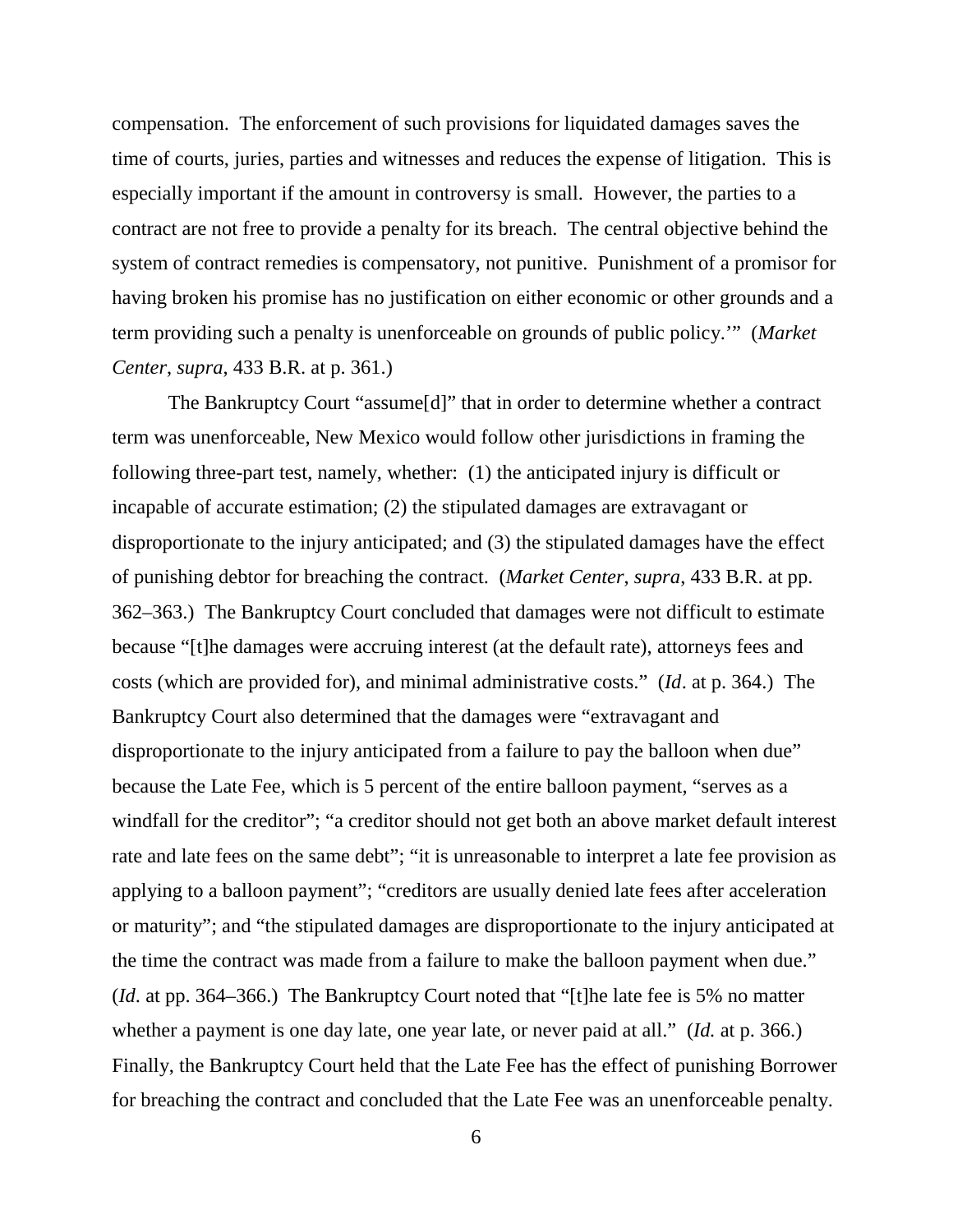(*Id*. at p. 367.) The Bankruptcy Court determined that as to Borrower the 5 percent Late Fee was an "unenforceable penalty" because "[t]he anticipated injury is not difficult or incapable of accurate estimation. The stipulated damages are extravagant and disproportionate to the injury anticipated. The stipulated damages have the effect of punishing Debtor for breaching the contract." (*Ibid.*)

## **D. Breach of Guaranty Action**

Meanwhile, Noteholder treated the bankruptcy by Borrower as a triggering event obligating Guarantors for all payments due under the Note. On June 5, 2009, Noteholder filed a complaint for breach of guaranty against Guarantors in the Los Angeles Superior Court. Subsequently, Noteholder and Guarantors stipulated that the amount of the Late Fee was \$377,438.82 and that copies of 10 attached loan and guarantee documents were genuine and authentic.

The parties stipulated that "[t]he only issue to be adjudicated at trial in this Action is whether, under New Mexico law the Late Fee found by the . . . Bankruptcy Court . . . to be unenforceable by . . . Noteholder against the [Borrower], is enforceable against . . . Guarantors and whether the Late Fee can be collected by . . . Noteholder from . . . Guarantors."

Guarantors' trial brief argued that the doctrines of res judicata and collateral estoppel barred Noteholder's action; the Late Fee did not constitute part of the guaranteed obligations and therefore was not collectible against Guarantors; and the Guaranty's waiver provisions were unenforceable because they were ambiguous and violated New Mexico public policy. Noteholder's trial brief argued that claim preclusion did not bar Noteholder's claim; the waivers contained in the Guaranty must be enforced strictly; and the "New Mexico Commercial Code" did not apply to the Guaranty.

# **E. Statement of Decision**

Later, the trial court filed and served a proposed statement of decision. Guarantors filed objections to the statement of decision, including a request that the court address "[w]hether the provisions of section 2.4 of the Guaranty providing that Guarantor remains liable to [Noteholder] even if 'the Guaranteed Obligations, or any part thereof,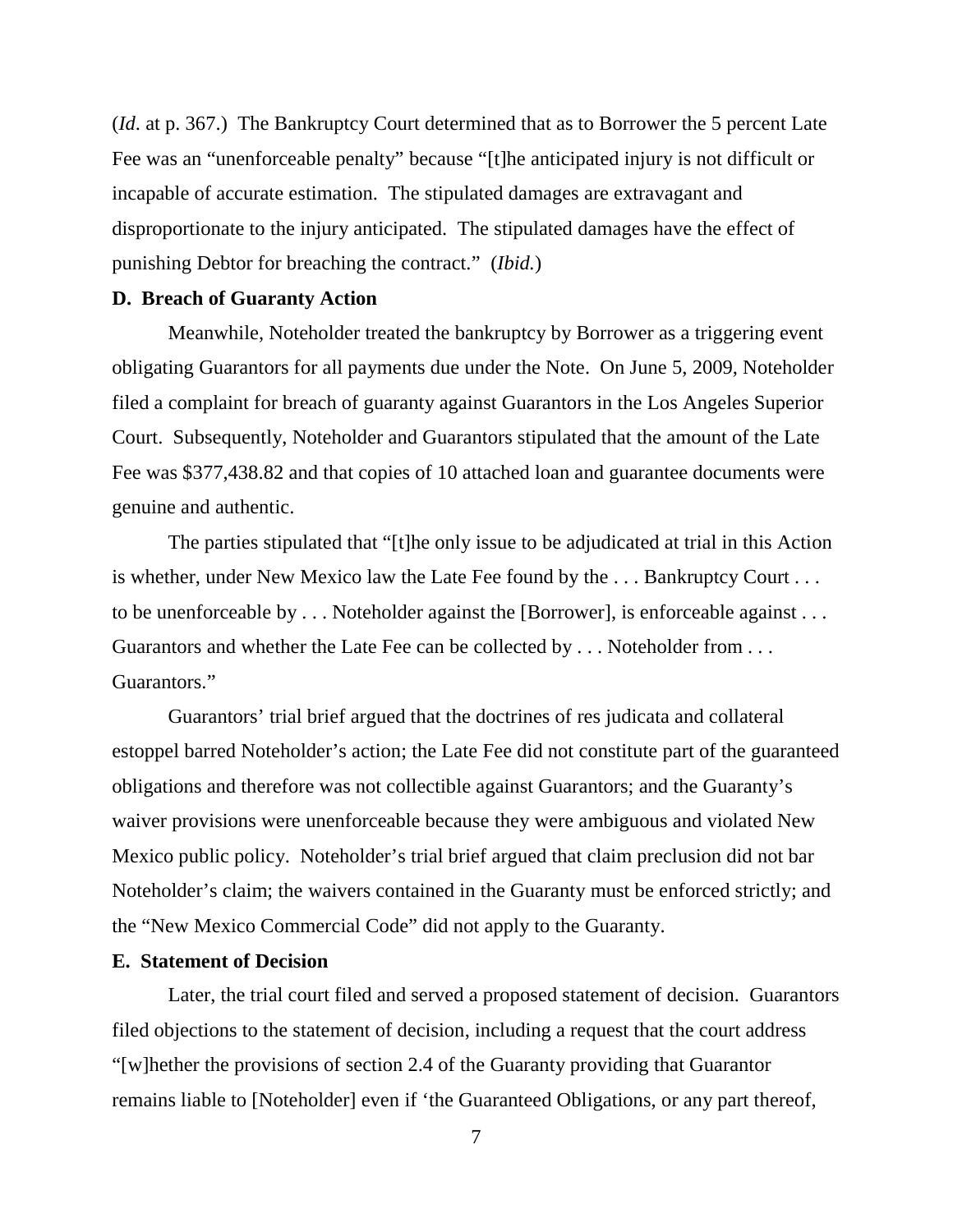exceeds the amount permitted by law,  $\ldots$  [or] violate[s] applicable usury laws  $\ldots$  [or] the Borrower has valid defenses, claims or offsets (whether at law, in equity or by agreement) which render the Guaranteed Obligations wholly or partially uncollectible from Borrower . . . [or] the creation, performance or repayment of the Guaranteed Obligations . . . is illegal, uncollectible or unenforceable' are unconscionable under New Mexico law, California law, or either or both." Guarantors also requested the court address "[w]hether the Guaranty's purported waivers, or any of them, violate New Mexico public policy" and whether the Late Fee constitutes punitive damages and thus imposes tort liability on Noteholder.

In its statement of decision filed October 25, 2011, the court overruled these objections, referring to the discussion in section III.E. of the statement of decision, which stated, among other things, that under New Mexico law Guarantors "have not shown that the defense that the Late Fee was an unenforceable penalty could not be waived in advance via the Guaranty" and "the Guaranty explicitly provides that the obligation of the [G]uarantors are not reduced or discharged if a guaranteed obligation is found illegal or unenforceable against the [B]orrower." According to the statement of decision, "[t]he Guaranty contains a number of provisions which obligate the Guarantor even when the Borrower has been relieved of certain obligations, and in which the Guarantor waives certain defenses." Guarantors "expressly waived any right to avoid payment of the Late Fee obligation under the loan documents, even in the event a judge relieved the Borrower of such an obligation." And "the determination by the Bankruptcy court that the Late Fee was an unenforceable penalty as to the borrower did not encompass a determination of the Guarantor's liability or the enforceability of the waivers contained in the Guaranty." The court rejected the argument that Noteholder was seeking to recover tort damages, concluding "[t]he Late Fee is a contractual provision that appears in the Note which is part of the Guaranteed Obligations . . . ." And the court determined that the Late Fee was not an unenforceable penalty as to Guarantors "for failure to timely fulfill an obligation to make payment." The court stated, "Rather it is a contractual provision under which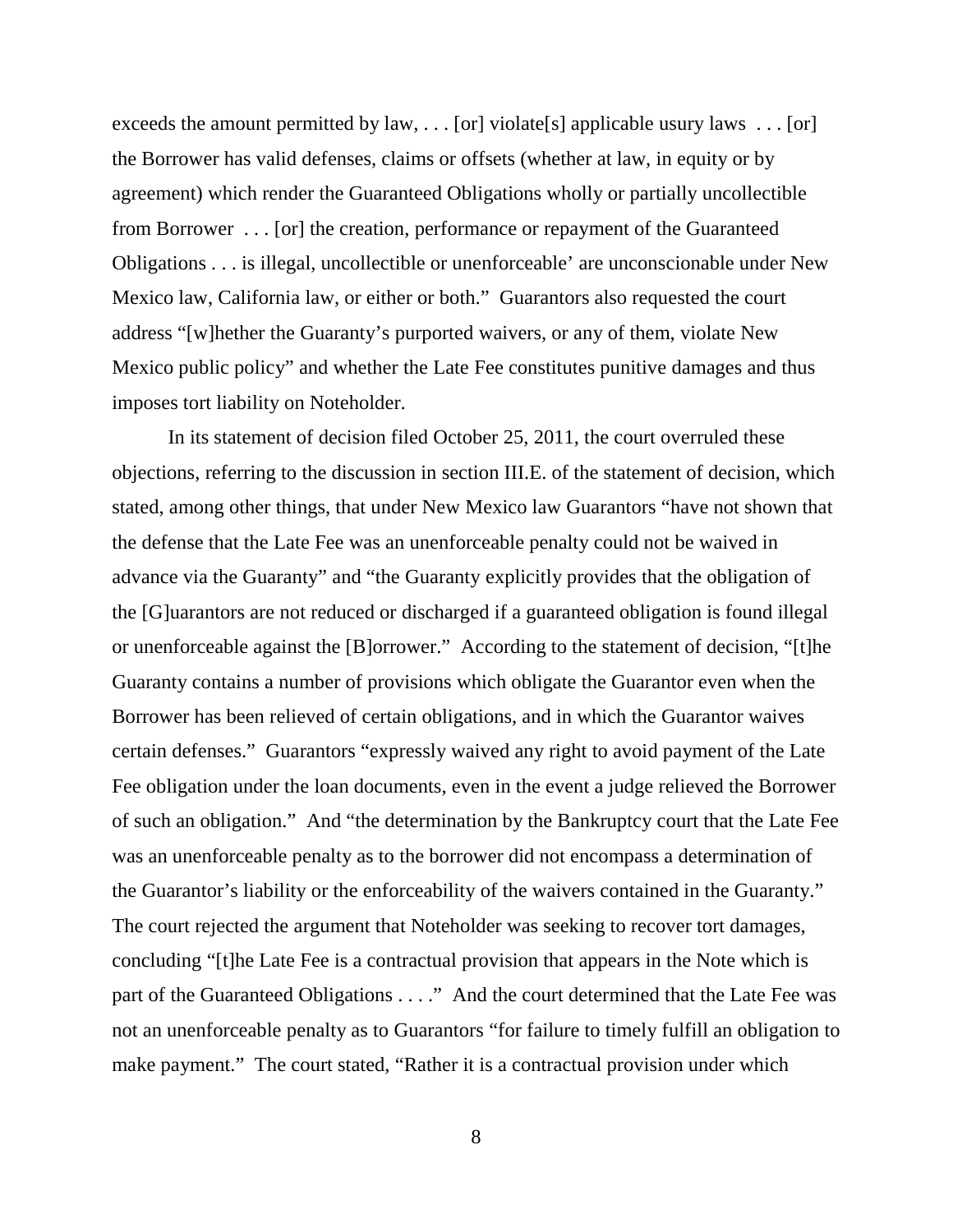[Guarantors] agreed to pay sums which became due by virtue of their contractual obligations under the Guaranty."

The court found in favor of Noteholder in the amount of \$377,438.82. Judgment was entered on November 9, 2011. Guarantors appealed.

#### **DISCUSSION**

# **A. Standard of review**

We apply California law where the parties cite no conflicting authority from the law of the foreign jurisdiction. (*Garamendi v. Mission Ins. Co.* (2005) 131 Cal.App.4th 30, 41.) Because both parties rely on California law regarding the standard of review, collateral estoppel, and raising new legal arguments on appeal, we shall apply California law in analyzing those issues.

"When the decisive facts are undisputed, we are confronted with a question of law and are not bound by the findings of the trial court." (*Ghirardo v. Antonioli* (1994) 8 Cal.4th 791, 799–800 [the question of whether a transaction is usurious is a question of  $law$ ].)

# **B. The Late Fee constitutes an unenforceable penalty in violation of New Mexico public policy**

The sole issue on appeal is whether a Late Fee consisting of 5 percent of the balance of a note constitutes a penalty unenforceable as a matter of public policy under New Mexico law against Guarantors, notwithstanding their purported waiver of any invalidity, illegality, or unenforceability of the note. We conclude the waiver is ineffective because the Late Fee constitutes a penalty in violation of New Mexico public policy and therefore is unenforceable.

Initially, we reject Guarantors' argument that the Bankruptcy Court's decision–– that the Late Fee was not recoverable against Borrower because it was an unenforceable penalty––has a preclusive effect on the issue of whether the Late Fee contained in the Guaranty was unenforceable against Guarantors. Neither the parties nor the issues to be litigated are identical because Guarantors were not parties to the bankruptcy proceeding and the waiver language contained in the Guaranty was not at issue. (*Hernandez v. City*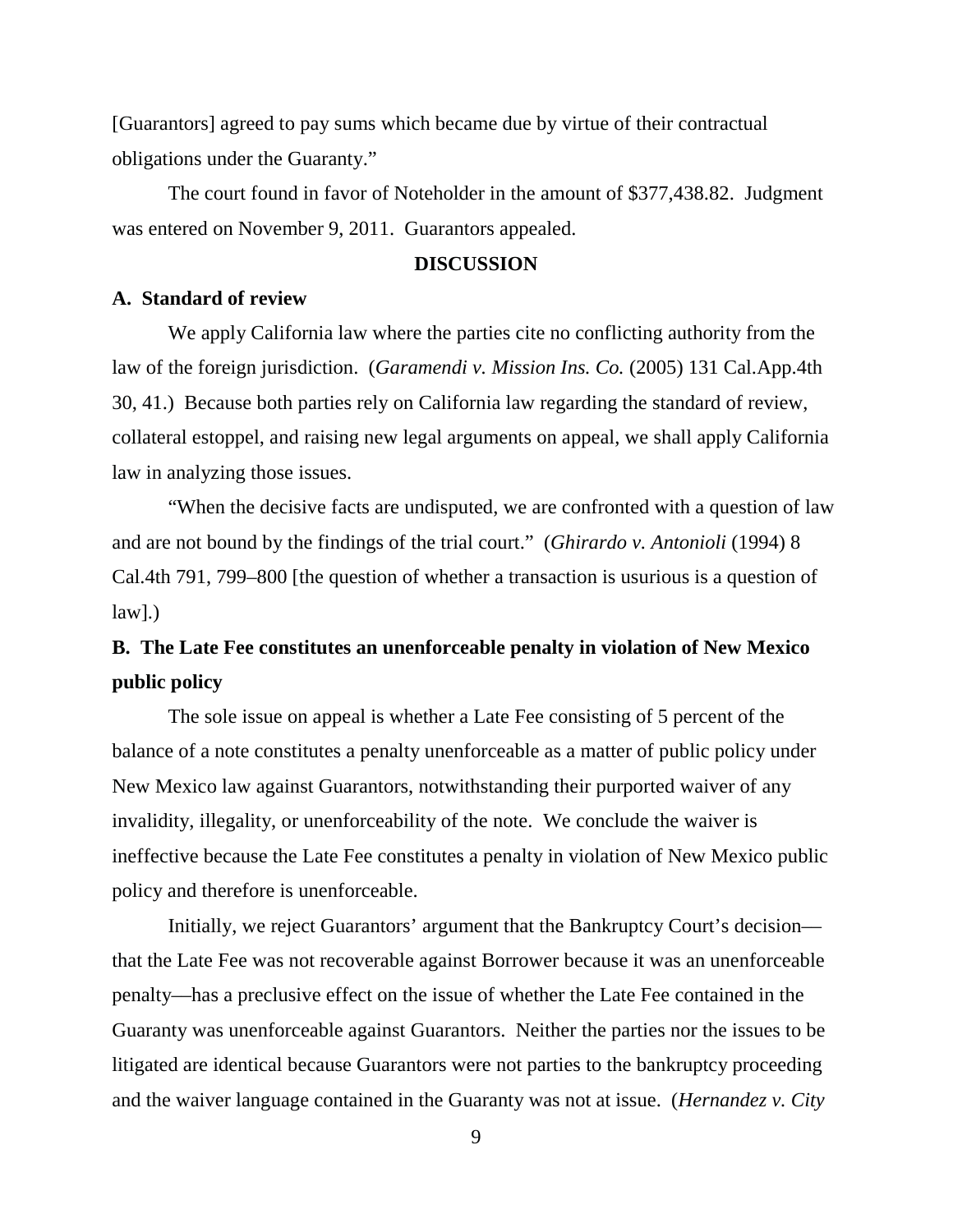*of Pomona* (2009) 46 Cal.4th 501, 511 [doctrine of collateral estoppel applies when issue to be relitigated is identical to issue actually and necessarily decided in final decision on the merits in former proceeding and party against whom preclusion is sought is same or in privity with party to former proceeding].)

We also reject Noteholder's argument that because certain authorities cited by Guarantors in support of their arguments concerning the illegality of the Late Fee and the unconscionable nature of the waiver provisions were never raised in the trial court below, Guarantors should be barred from raising a number of claims of error. Guarantors raised the issue of unconscionability before the trial court. And "[w]e are aware of no prohibition against citation of new *authority* in support of an *issue* that was in fact raised below." (*Giraldo v. California Department of Corrections & Rehabilitation* (2008) 168 Cal.App.4th 231, 251.)

Next, we examine the law of New Mexico with respect to guaranties. "A guaranty is a contract and we apply all of the general rules regarding the application and construction of contracts." (*WXI/Z Southwest Malls v. Mueller* (Ct.App. 2005) 137 N.M. 343, 346 [110 P.3d 1080, 1083].) A guaranty is a separate, distinct contract. (110 P.3d at p. 1083.) In general, "'[t]he language of the written guaranty agreement governs the rights of the [g]uarantors' and '[t]he parties . . . are free to determine for themselves by contract . . . the duties and obligations which follow.' [Citations.]" (110 P.3d at p. 1084.) Thus, "'[i]n the absence of fraud, unconscionability, or other grossly inequitable conduct,'" "'[c]ourts may not rewrite obligations that the parties have freely bargained for themselves.'" (*Ibid*.)

Under New Mexico law, the Restatement provides guidance. The "two principal sources of law governing the rights and duties of the parties with respect to a guarantee of a promissory note" are the New Mexico Uniform Commercial Code and the common law. (*Venaglia v. Kropinak* (Ct.App. 1998) 125 N.M. 25, 29–30 [956 P.2d 824, 828– 829].) "For authoritative guidance on the common law we look to the Restatement." (956 P.2d at p. 829.) The Restatement Third of Suretyship and Guaranty provides that "the secondary obligor is free to contract to be liable on the secondary obligation even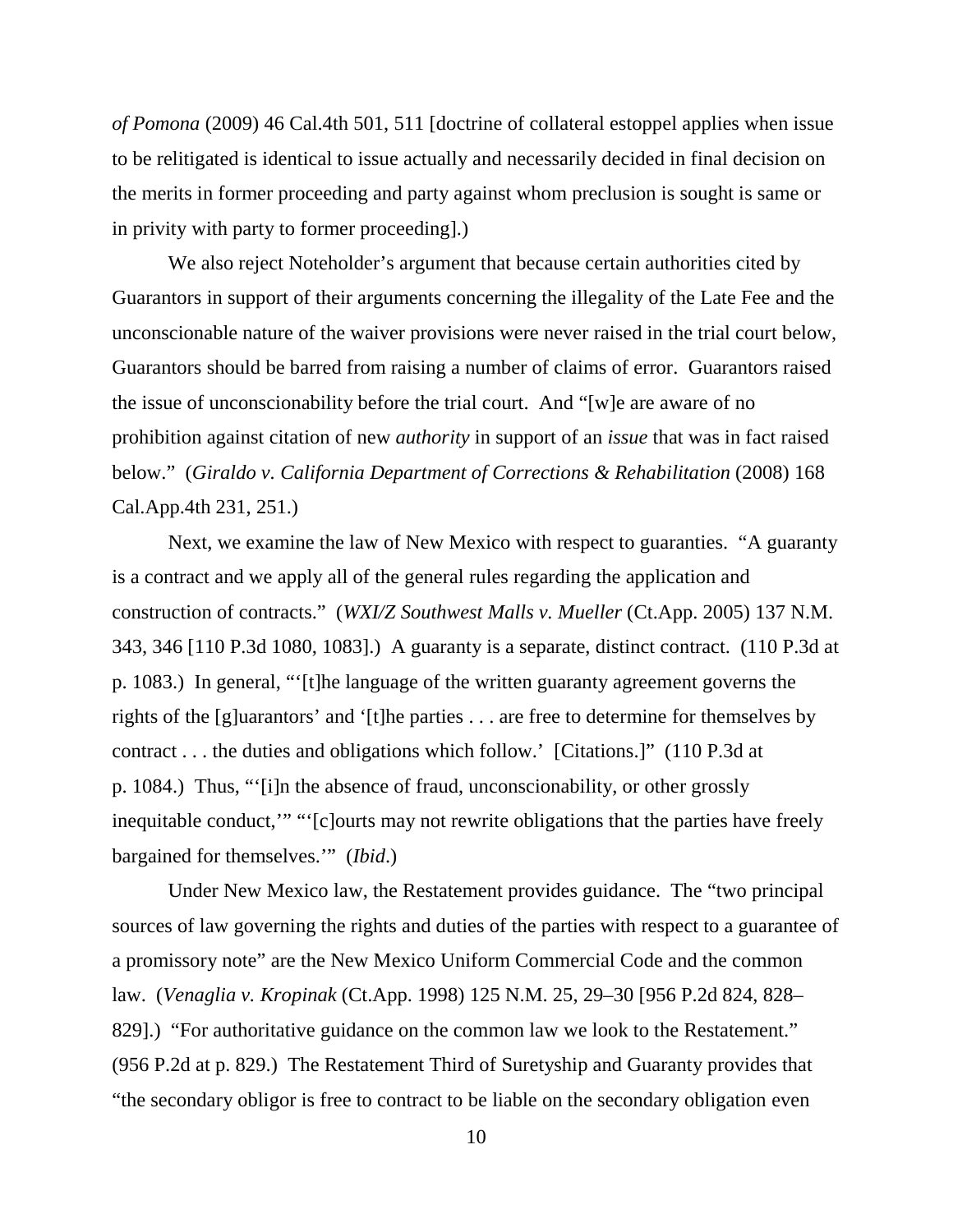when the principal obligor has a defense to the underlying obligation" and refers to Restatement Third of Suretyship and Guaranty, section 6. (Rest.3d Suretyship and Guaranty, § 34, com. a, p. 144.) The Restatement Third of Suretyship and Guaranty, section 6, comment a, page 29, provides that "[a]greements between the secondary obligor and the obligee as to the availability and scope of suretyship defenses are typically incorporated into the contract creating the secondary obligation," but comment b notes that "[t]he freedom of contract afforded by this section is subject, of course, to general doctrines of contract law such as good faith and unconscionability that protect against overreaching and abuse." (Rest.3d Suretyship and Guaranty, § 6, com. b, p. 29.)

In addition, a guarantor may agree upon the terms of the guaranty and waive the defense of impossibility or illegality. According to the Restatement of Security, section 117, pages 311–312, "Where the principal has a defense of impossibility or illegality, this defense is available to the surety against the creditor unless the surety has otherwise contracted with the creditor." The Restatement of Security, section 117, comment b, page 312, states, "Illegality is treated at length in the Restatement of Contracts, §§ 512– 609 (Chapter 18). A bargain is illegal if either its formation or its performance is criminal, tortious, or otherwise opposed to public policy. (Restatement of Contracts, § 512.) In general there is no remedy on an illegal bargain. (Ibid., § 398.)" Comment d to the Restatement of Security, section 117, pages 312–313, states, "The surety, if he desires, may assume a risk greater than that which would be implied from a mere guaranteeing of the principal's performance. The surety may contract not only as a surety but also as an insurer, that is, that he will indemnify the creditor against loss, irrespective of the continuance or even of the existence of a duty on the part of the principal. Such a contract may be stated in specific terms or it may be implied from terms used, interpreted in the light of the circumstances."

But an illegal promise is against public policy and cannot be enforced against the principal or the surety. Comment d to the Restatement of Security, section 117, page 313, further states, "If the surety's promise is itself illegal, it cannot be enforced against him, not because of any merit in the surety's position but because it is against public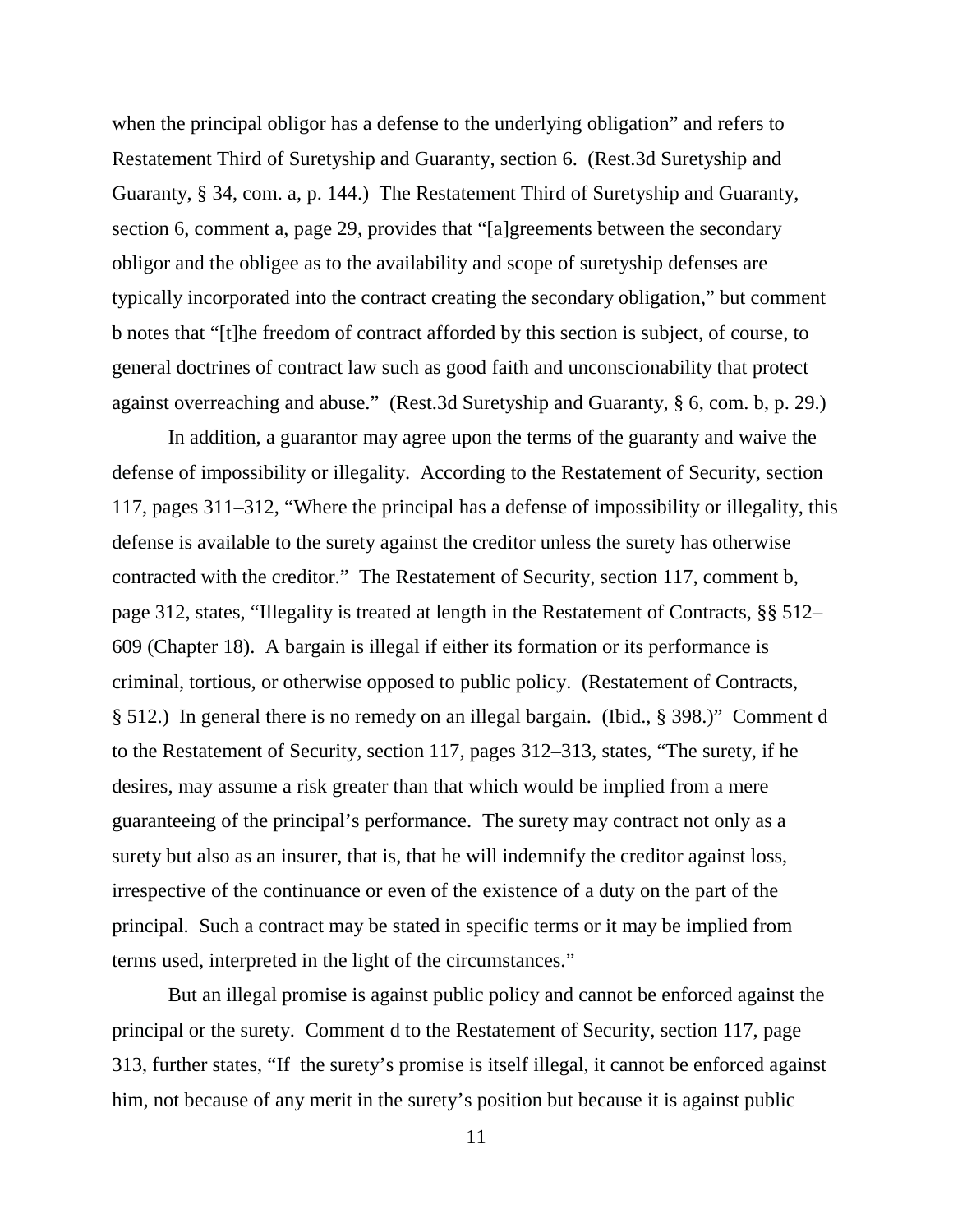policy to give effect to the surety's promise. Where the principal's promise is itself illegal in its inception, and the performance of the surety's contract is subject to the laws of the same jurisdiction as that of the principal, it is against public policy to give legal effect to the surety's obligation. Where, however, the principal's promise is legal where made, and there is no illegality in the surety's promise, the surety's obligation may be enforced unless it has itself become illegal of performance."

New Mexico courts have held that a contract provision that is "illegal, contrary to public policy, or grossly unfair" is substantively unconscionable under New Mexico law and is void. (*Fiser v. Dell Computer Corporation* (2008) 144 N.M. 464, 470 [188 P.3d 1215, 1221].) A penalty, which is "a term fixing unreasonably large liquidated damages . . . is ordinarily unenforceable on grounds of public policy because it goes beyond compensation into punishment." (*Nearburg v. Yates Petroleum Corp.* (Ct.App. 1997) 123 N.M. 526, 532 [943 P.2d 560, 566] (*Nearburg*).) "The substantive analysis focuses on such issues as whether the contract terms are commercially reasonable and fair, the purpose and effect of the terms, the one-sidedness of the terms, and other similar public policy concerns." (*Cordova v. World Finance Corp. of NM* (2009) 146 N.M. 256, 259, 262–263 [208 P.3d 901, 904, 907– 908]; accord, *Padilla v. State Farm Mut. Auto. Ins. Co*. (2003) 133 N.M. 661, 665 [68 P.3d 901, 906–907] (*Padilla*).)

We conclude that the Late Fee is a penalty—unenforceable as a matter of public policy. *Nearburg* explained that a penalty is a term fixing unreasonably large liquidated damages and ordinarily is unenforceable on grounds of public policy because it is punitive rather than compensatory. (*Nearburg*, *supra*, 943 P.2d at p. 566.) Also, according to the Restatement of Security, section 117, comment d, page 313, "[I]t is against public policy to give effect to the surety's promise" "[i]f the surety's promise is itself illegal." Although we cannot rely on the Bankruptcy Court's opinion in *Market Center* for purposes of collateral estoppel, we adopt the Bankruptcy Court's analysis of the penal nature of the Late Fee in its published decision, *Market Center*, *supra*, 433 B.R. 335. (*Bowen v. Ziasun Technologies, Inc.* (2004) 116 Cal.App.4th 777, 786 [federal and out-of-state cases can be persuasive authority].) *Market Center* concluded that the Late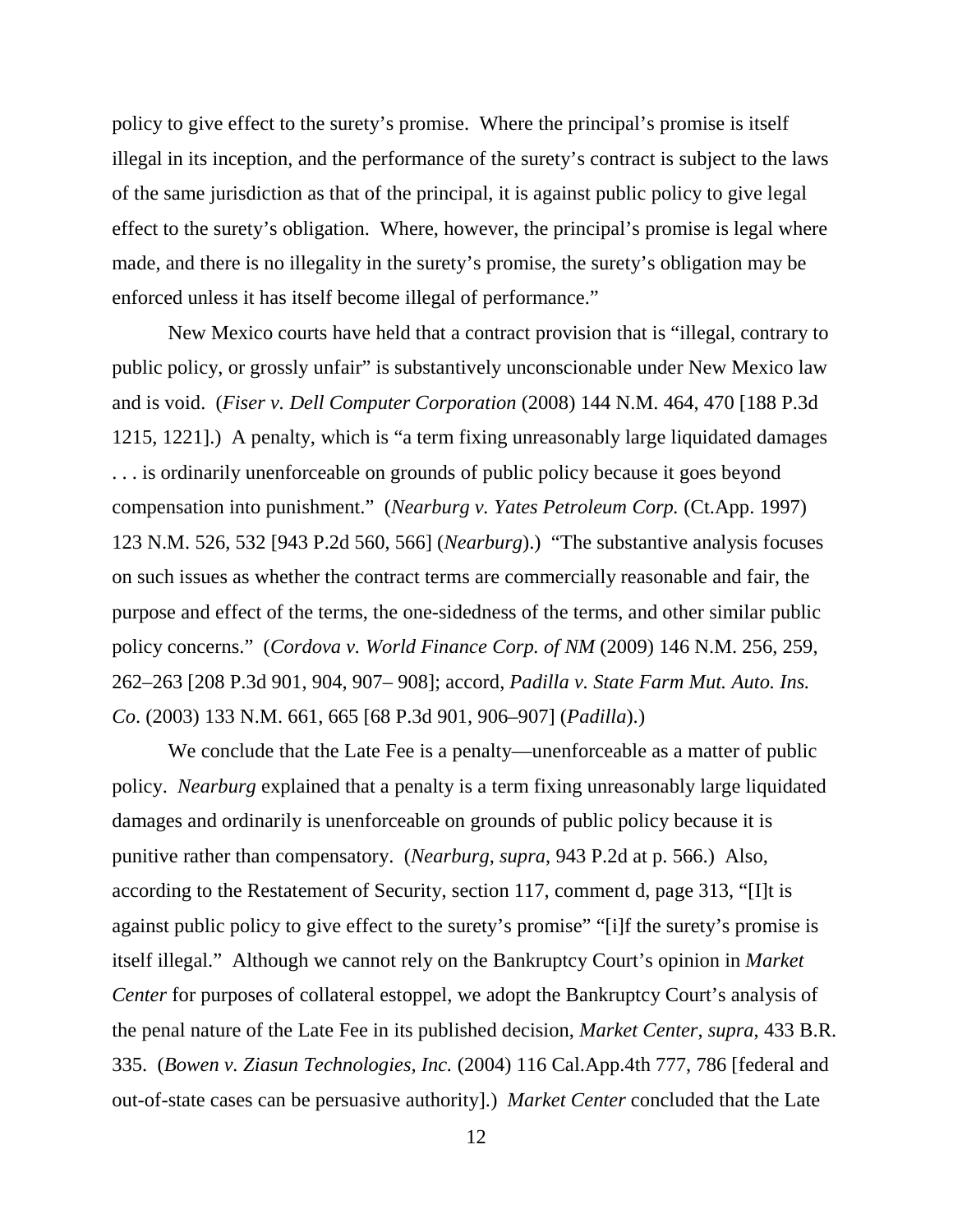Fee was a penalty because "[t]he anticipated injury is not difficult or incapable of accurate estimation. The stipulated damages are extravagant and disproportionate to the injury anticipated. And, the stipulated damages have the effect of punishing Debtor for breaching the contract." (*Market Center*, *supra*, 433 B.R. at p. 363.)

Guarantors state that they have found no New Mexico cases on point regarding whether a Late Fee unenforceable as to the borrower is unconscionable with respect to a guarantor. Nevertheless, Guarantors persuasively argue "[t]hat New Mexico may not have had occasion to consider the precise facts here (as California has) does not suggest that there is any difference between New Mexico and California law. Rather, New Mexico and California both conform to the same, universal Restatement rule: contractual penalty provisions are against public policy and thus unenforceable." In the absence of New Mexico authority, a New Mexico court will look to other jurisdictions that follow the Restatement. (*Market Center*, *supra*, 433 B.R. at p. 362 ["The Court assumes that New Mexico would frame a test similar to" tests applied by out-of-state courts that follow the Restatement].)

Accordingly, we rely on *WRI Opportunity Loans II, LLC v. Cooper* (2007) 154 Cal.App.4th 525, which held that a guarantor cannot waive the unenforceability of an illegal principal obligation. In that case, a written guaranty waived the guarantors' defenses arising out of the "'limitation of the liability of Borrower to Lender'" and waived the rights of the guarantors under Civil Code section 2809 (guarantor not obligated in amounts larger than that of the principal) and Civil Code section 2810 (guarantor not liable if there is no liability upon the part of the principal at the time of the execution of the contract unless guarantor has assumed liability with knowledge of the existence of the defense). (154 Cal.App.4th at p. 542.) The Court of Appeal reasoned that "[t]he usurious provisions of a loan are void on the grounds of illegality or unlawfulness because they violate express provisions of law." (*Ibid*.) It noted that an illegal contract is void and cannot be ratified by a subsequent act and the defense of illegality cannot be waived by stipulation in the contract. (*Ibid*.) Citing *Wells v. Comstock* (1956) 46 Cal.2d 528, the Court of Appeal held that the guarantors' waiver of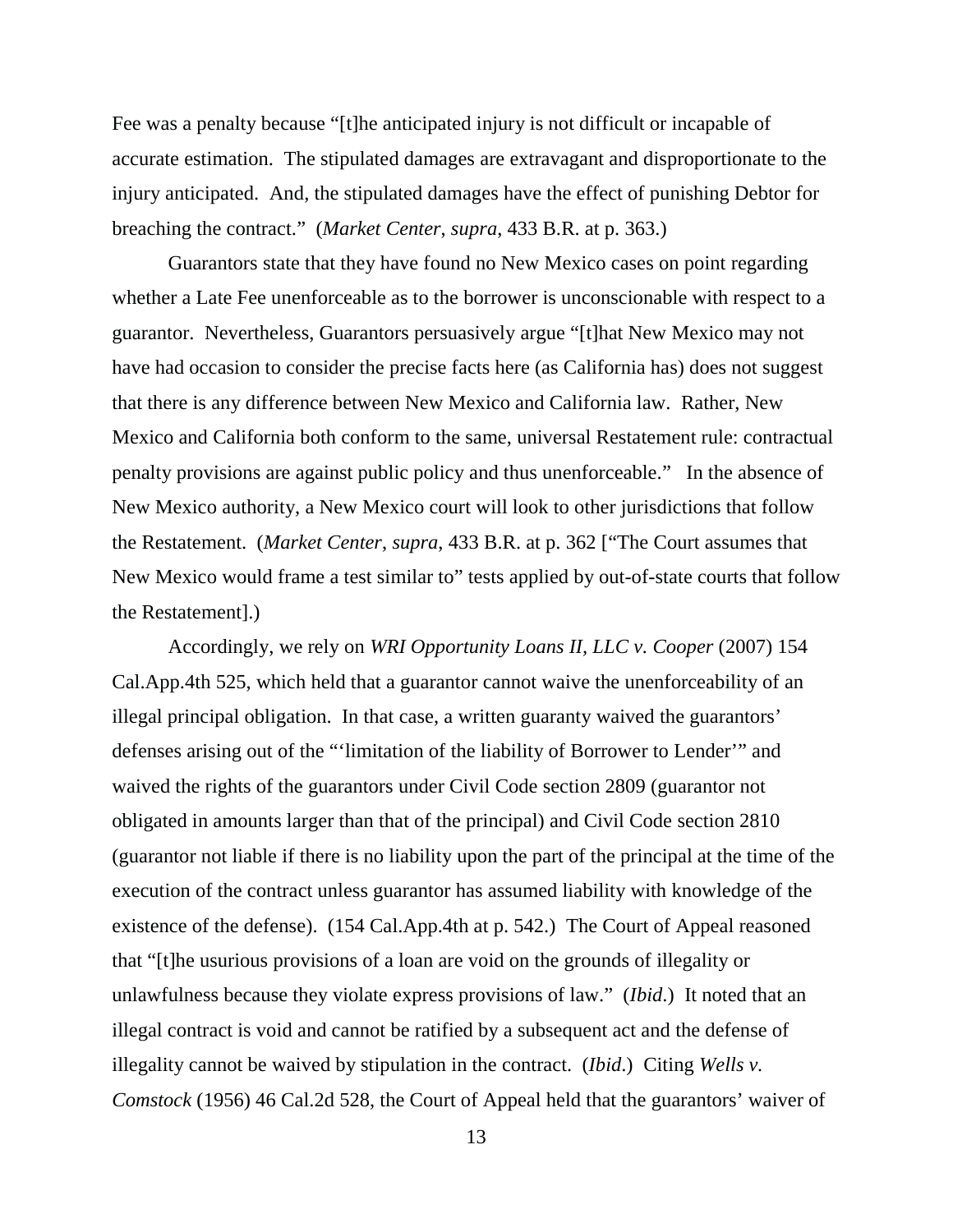their defenses was ineffective regarding the usury. (154 Cal.App.4th at pp. 543–544.) The Court of Appeal noted that in *Wells v. Comstock*, *supra*, 46 Cal.2d 528, our Supreme Court relied on section 117 of the Restatement of Security to hold that where the plaintiff entered into an unlawful contract to sell corporate stock to the defendant, "'[s]ince the principal obligation of the contract is unenforceable because of illegality, the guaranty too is unenforceable.'" (154 Cal.App.4th at p. 543.)

Noteholder makes much of the general rule that a guarantor may waive legal defenses to liability under the terms of the guaranty, citing the Restatement Third of Suretyship and Guaranty, section 48, comment a, and numerous New Mexico cases. But that part of the Restatement merely states that a guaranty provision waiving standard suretyship defenses is not ordinarily unconscionable. (Rest.3d Suretyship and Guaranty, § 48, com. a, p. 209.) Further, *Bowlin's Inc. v. Ramsey Oil Co*., *Inc*. (Ct.App. 1983) 99 N.M. 660 [662 P.2d 661] and *Rivera v. Rivera* (Ct.App. 2010) 149 N.M. 66 [243 P.3d 1148], cited by Noteholder for the proposition that "the test of whether the Guaranty provisions were unconscionable must be applied at the time that Guaranty was signed," are inapplicable because those cases concerned procedural rather than substantive unconscionability as at issue here. And in none of the other cases cited by Noteholder did the creditors collect a penalty as Noteholder would here, if the Late Fee were enforced. (*Ward v. First Nat. Bank in Albuquerque* (1980) 94 N.M. 701, 703 [616 P.2d 414, 416] [guarantors waived right to borrowers' discharge in bankruptcy as defense to creditor's attempt to collect on debts of borrowers]; *First State Bank v. Muzio* (1983) 100 N.M. 98, 99 [666 P.2d 777, 778] [guarantor waived right to claim statutory homestead exemption and priority for collection of debts]; *Sunwest Bank of Clovis, N.A. v. Garrett* (1992) 113 N.M. 112, 117 [823 P.2d 912, 917] [creditors' release of some guarantors did not reduce liability of remaining guarantors under guaranty]; *Levenson v. Haynes* (Ct.App. 1997) 123 N.M. 106, 110 [934 P.2d 300, 304] [where guaranty specifically stated underlying lease could not be modified without express written consent of guarantor, stricter restraints on modification than established under general suretyship law governed rights of guarantors]; *Western Bank v. Aqua Leisure, Ltd*. (1987) 105 N.M.